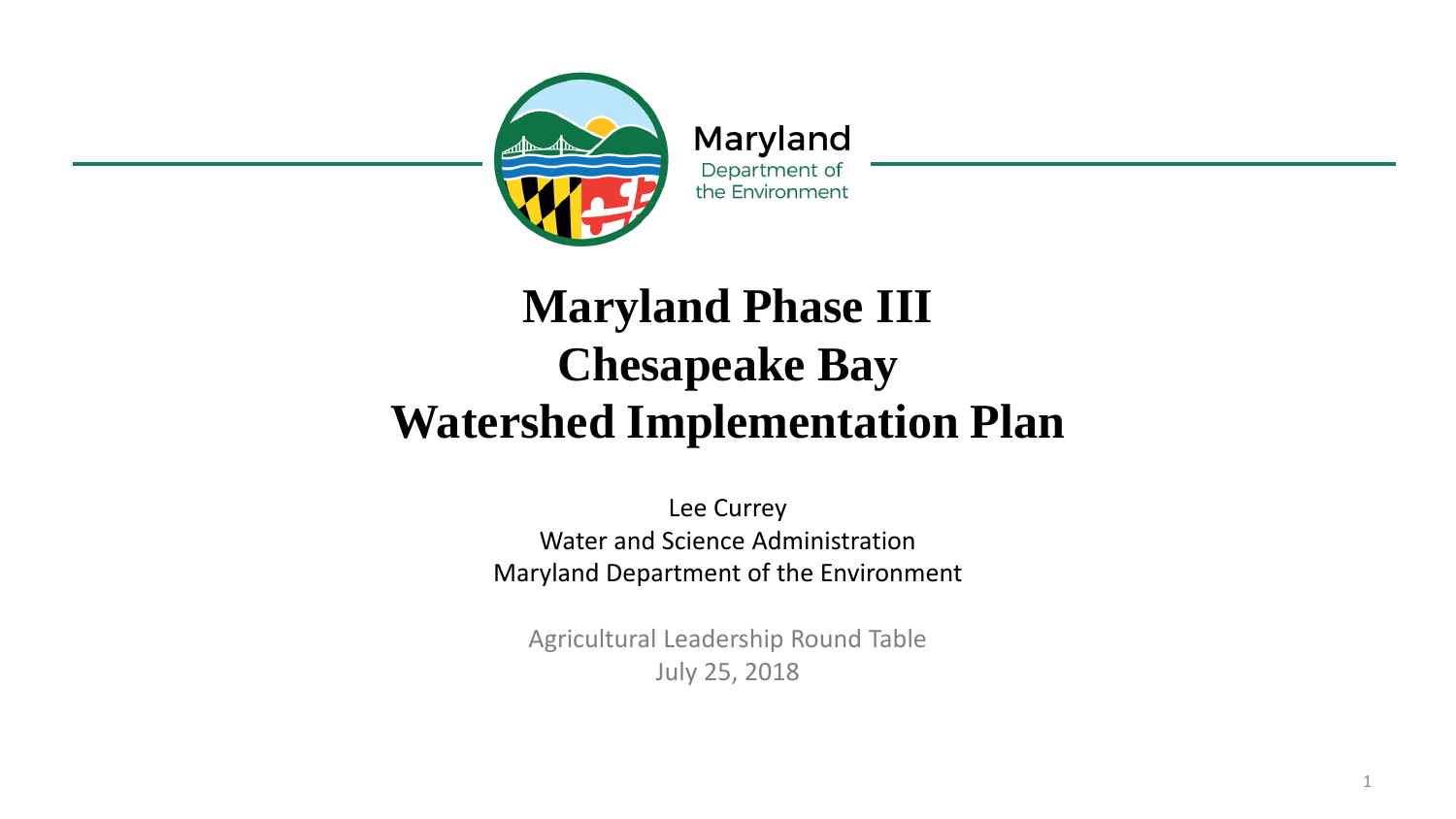

# Outline

- *1. How is the Bay Responding to our efforts?*
- *2. What programs have brought us this far?*
- *3. What are the remaining reductions needed and what is the gap?*
- *4. How will Maryland develop the Phase III WIP and close any remaining pollution reduction gaps?*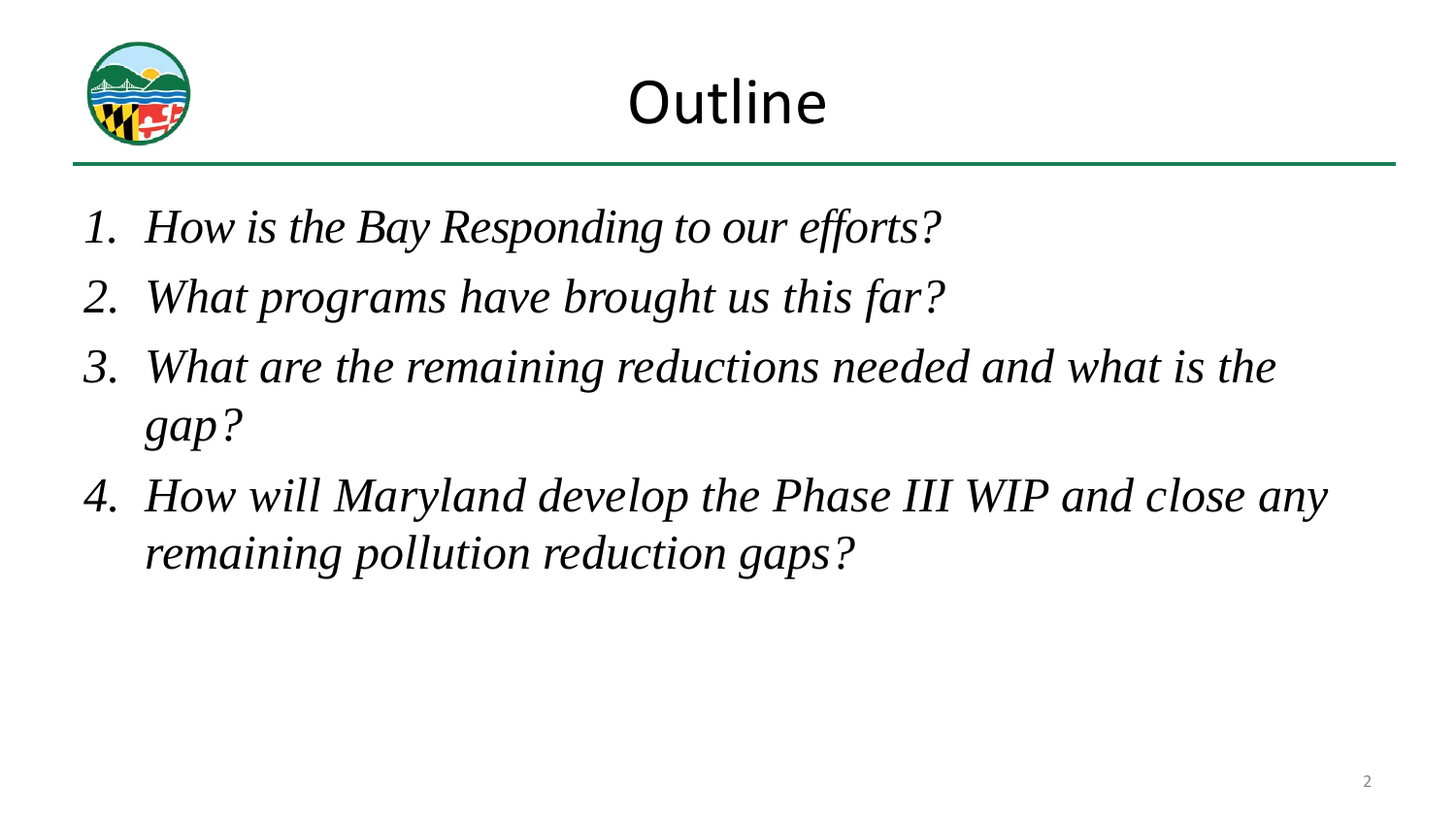

# *How is the Bay Responding to our efforts?*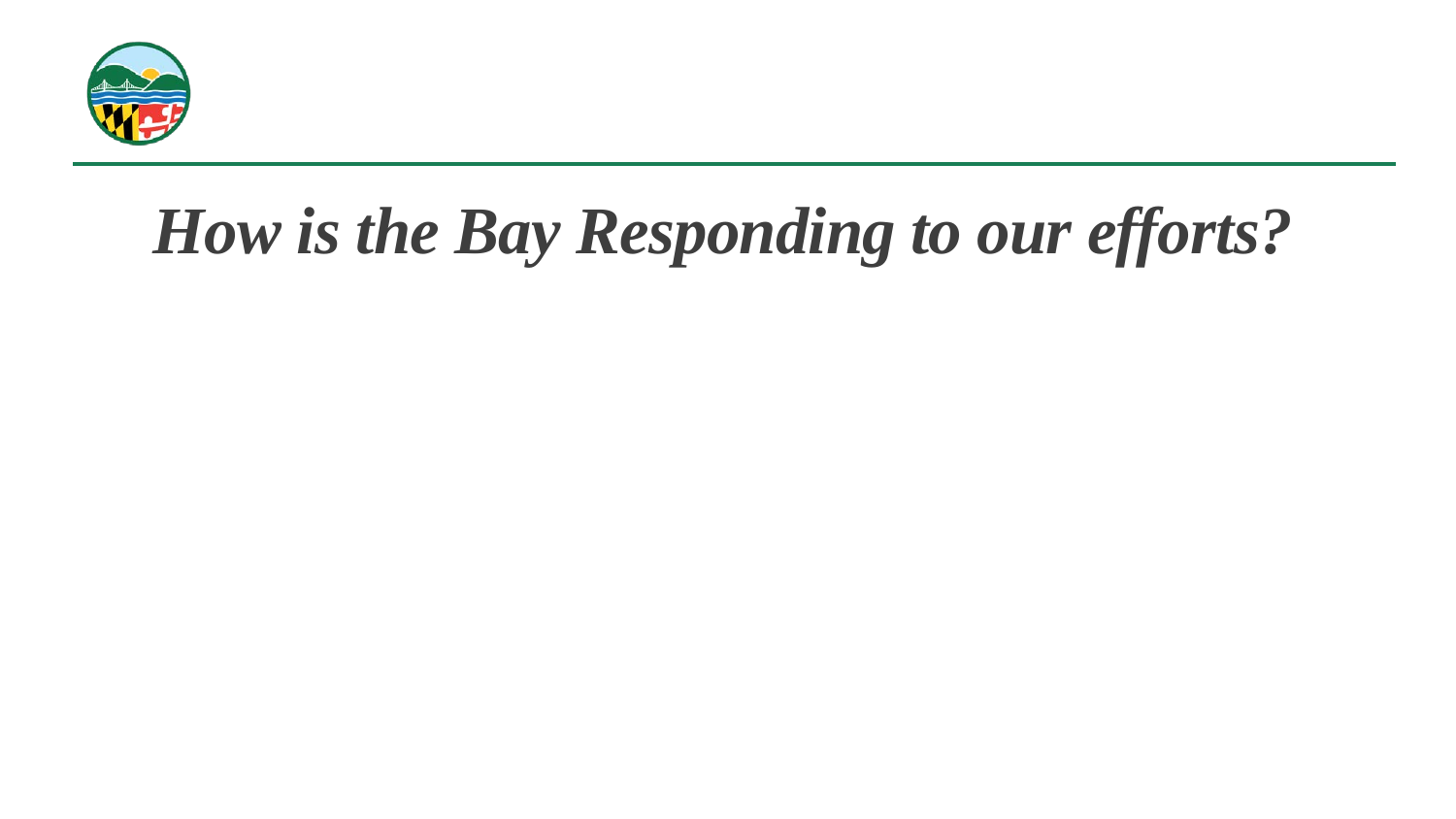

### **Living Resources are Recovering**

Indicators for a healthy Bay and to important to Maryland's economy

### Bay Grasses



Submerged aquatic vegetation recovery is linked to nutrient reductions.

### Blue Crabs



Blue crab populations respond to fisheries management, habitat restoration, and SAV recovery.

### **Oysters**



Harris Creek, MD is the first fully restored oyster reef in Chesapeake Bay.

4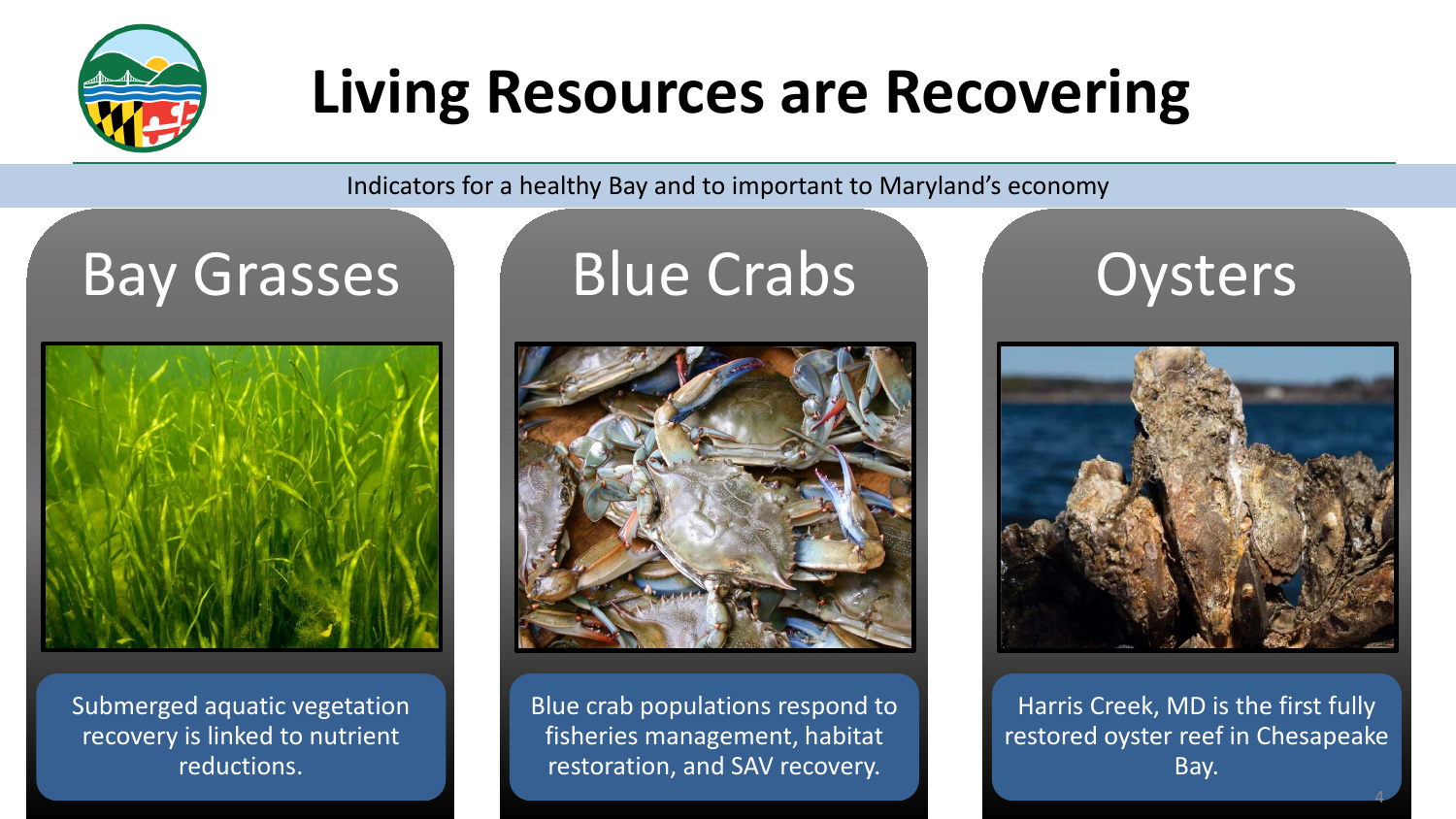

#### 2017 Chesapeake Bay Report Card

- Measured signs of improvement
- Cleaner water = Healthy Bay = Healthier Economy
- More to do!

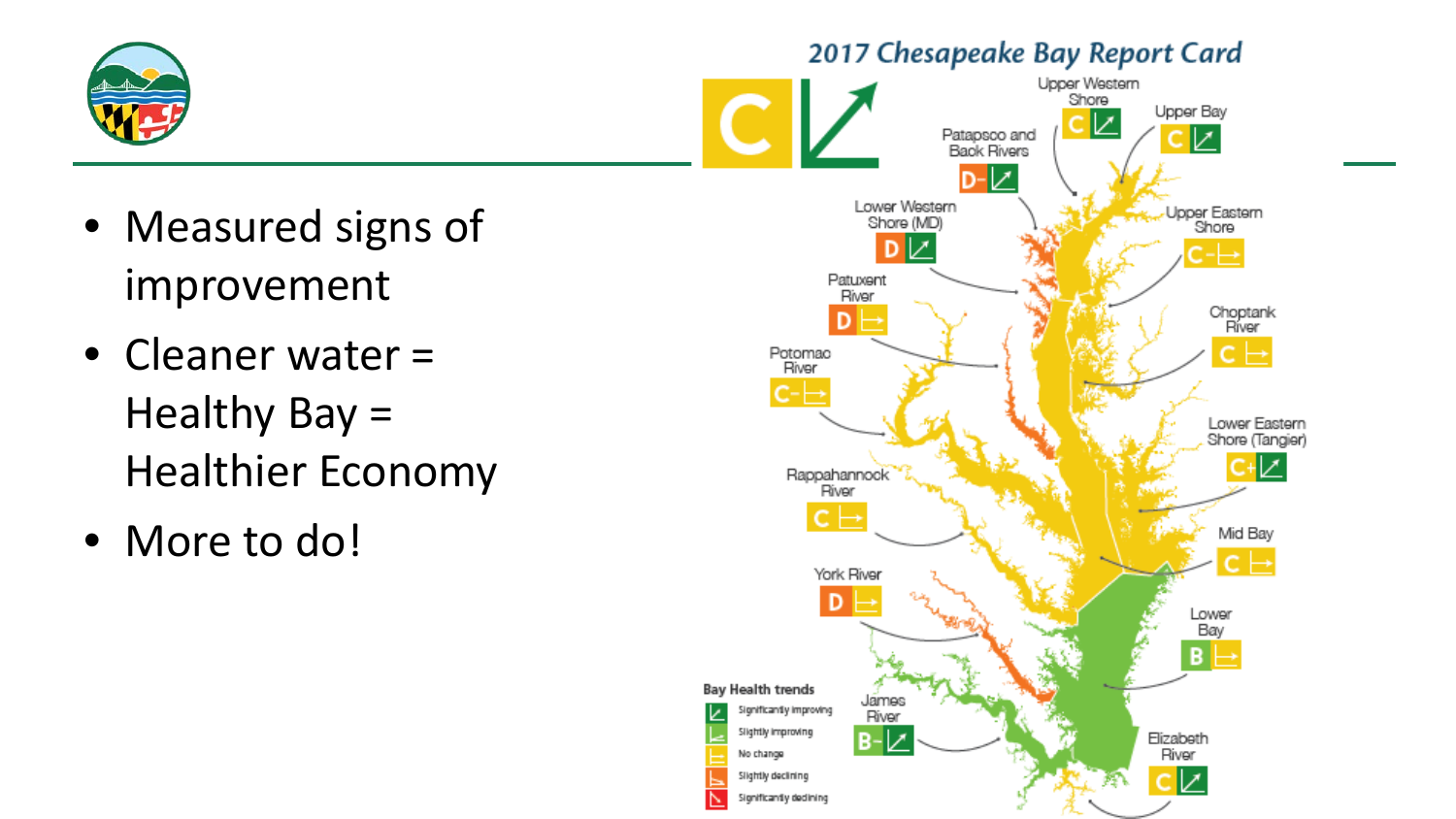

# *What programs have brought us this far?*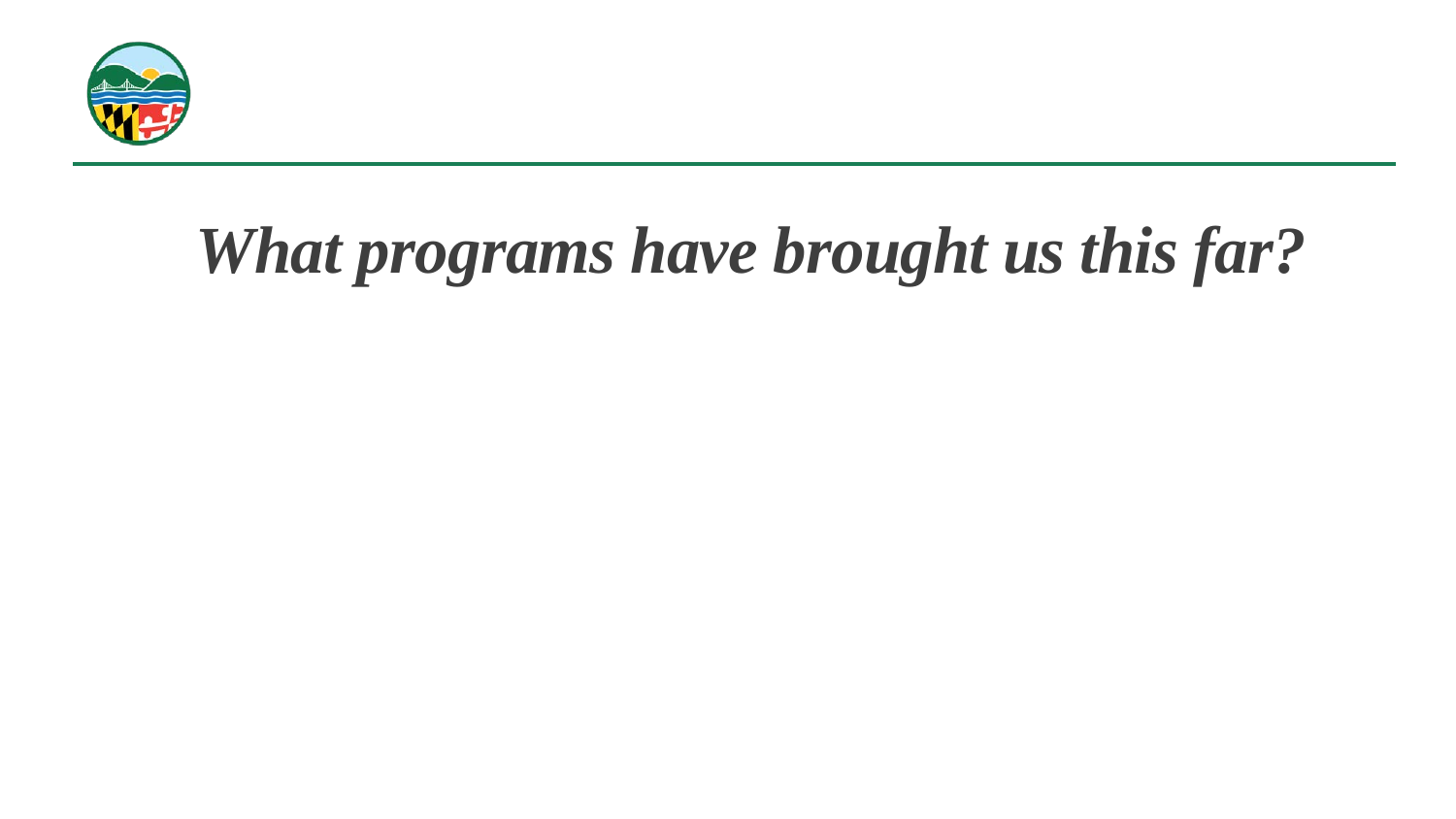





#### **Wastewater**

- Dedicated Fund
- 67 Majors to ENR
- Economies of Scale
- Incentives
- Minors
- Septic Upgrades & **Connections**

#### Agriculture

- Cost Share
- Nutrient Management
- PMT
- Cover Crops
- 
- CREP<br>• New technologies
- Locally Developed SCD Plans

#### Urban Stormwater

- New development stormwater standards
- 
- MS4 Phase I<br>• Local Restoration
	- Financial Assurance P3
	-
	- Compliance
	- Funding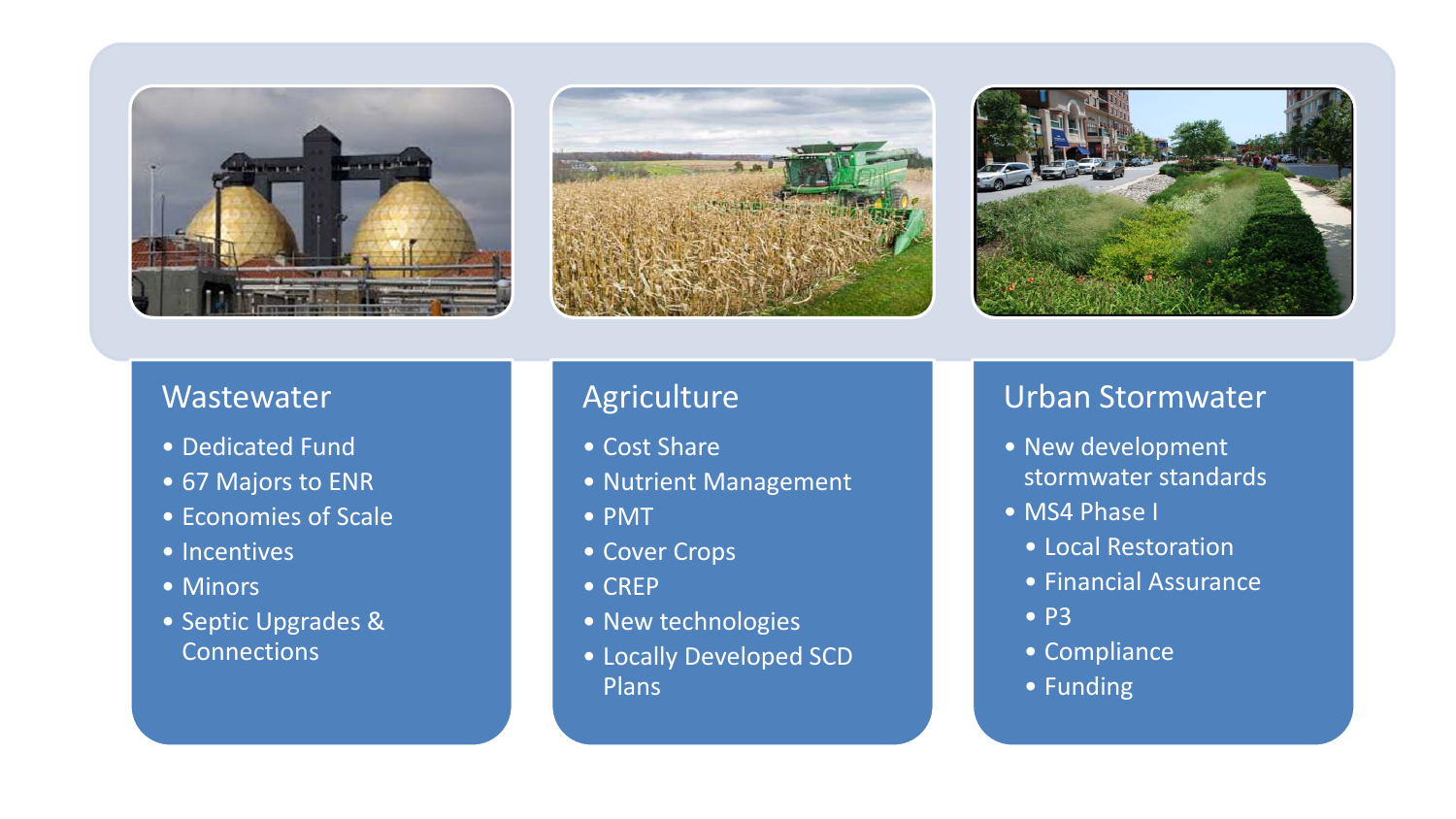

### **Maryland Nitrogen Loads (1985 – 2017)**

Maryland has made the most progress in reducing nitrogen since 1985 compared to the other 6 Bay jurisdictions

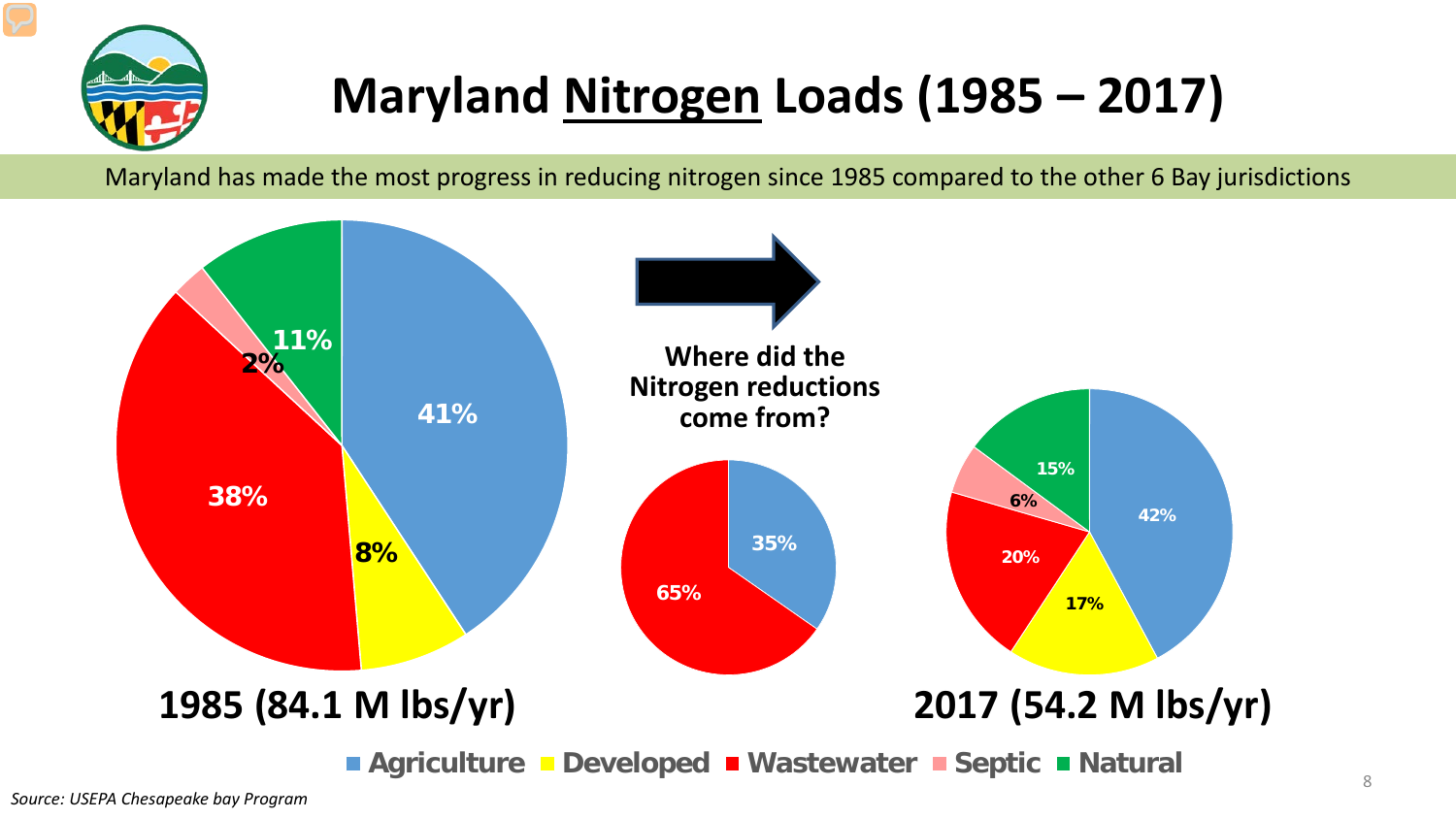

### **Maryland Phosphorus Loads (1985 – 2017)**

While Maryland has almost met its 2025 phosphorus reduction goals, managing phosphorus is still critically important for restoring local waters

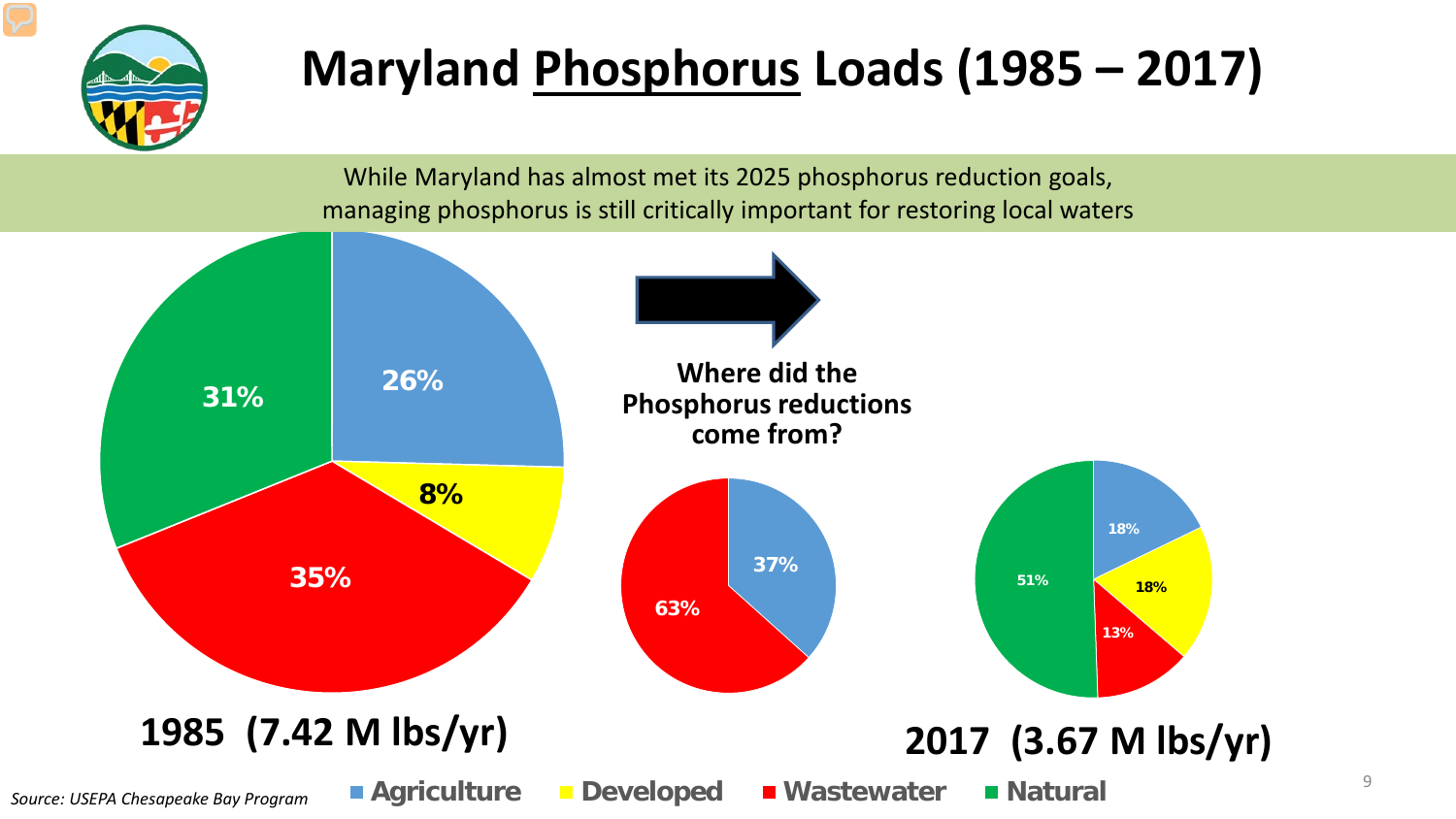

## *What are the remaining reductions needed and what is the gap?*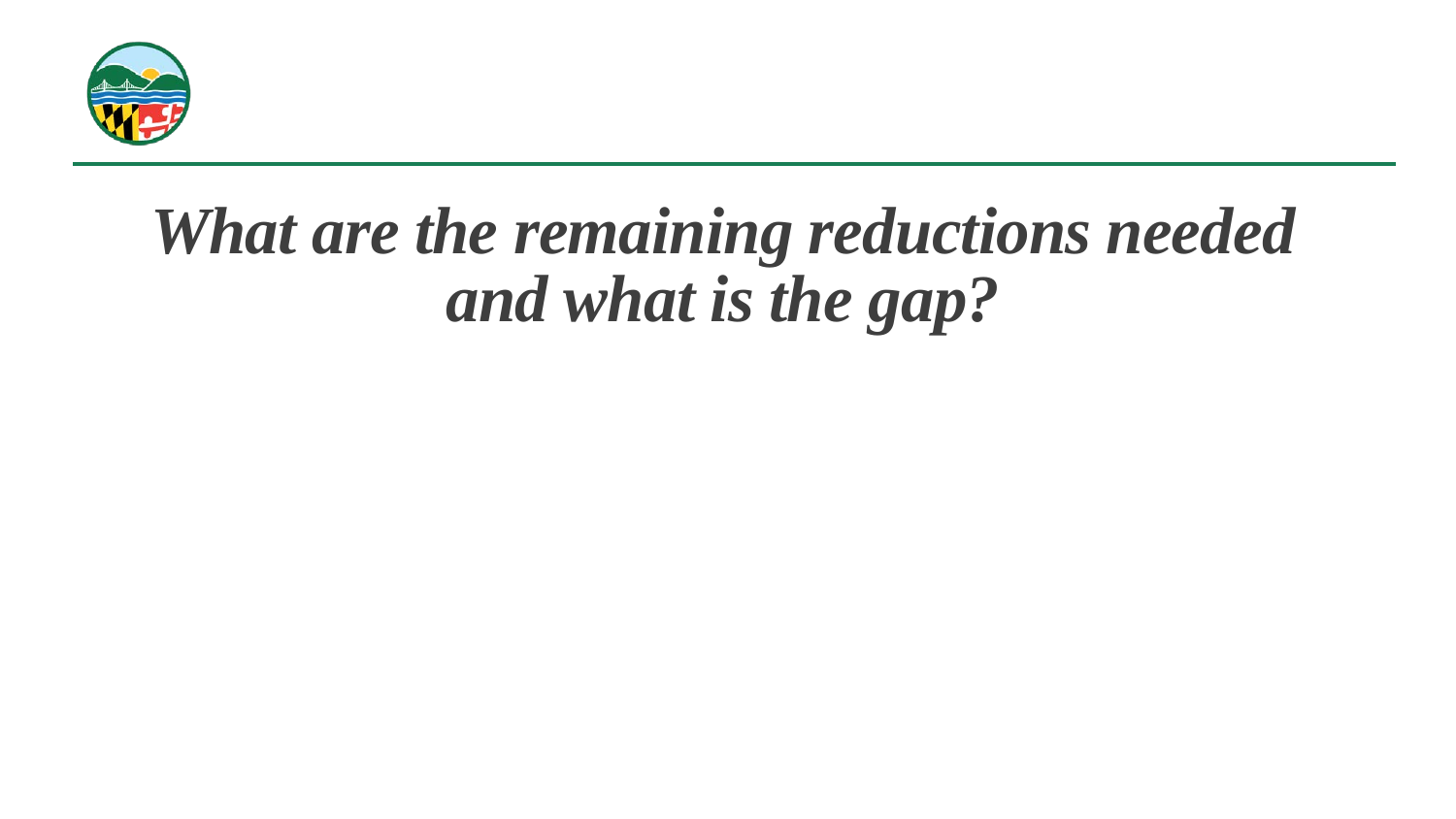

### **Where the Phase II WIP Level of Effort will Get Them in Terms of Nitrogen Load Reductions**



*Source: USEPA Chesapeake bay Program*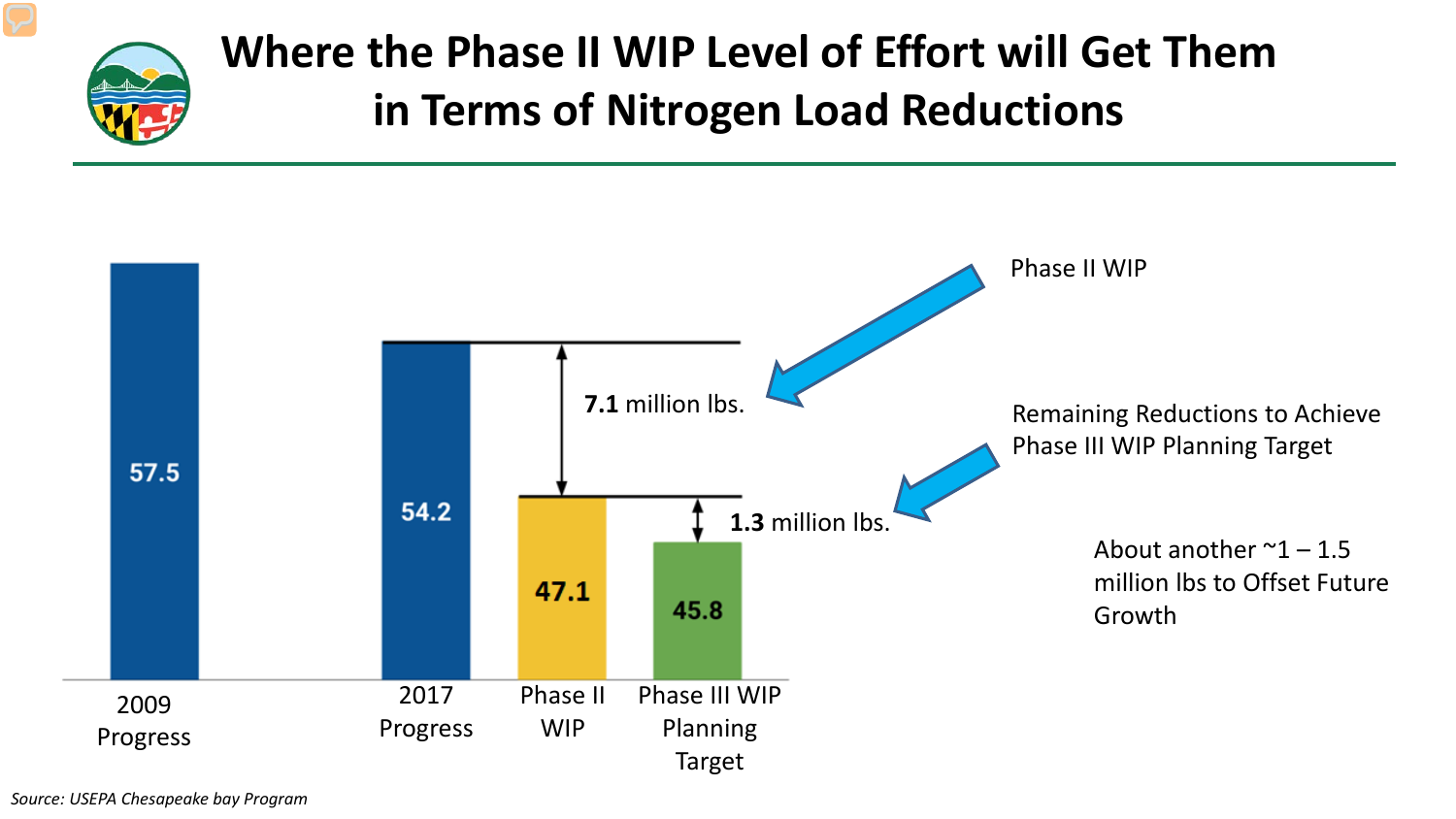

### *How will Maryland develop the Phase III WIP and close any remaining pollution reduction gaps?*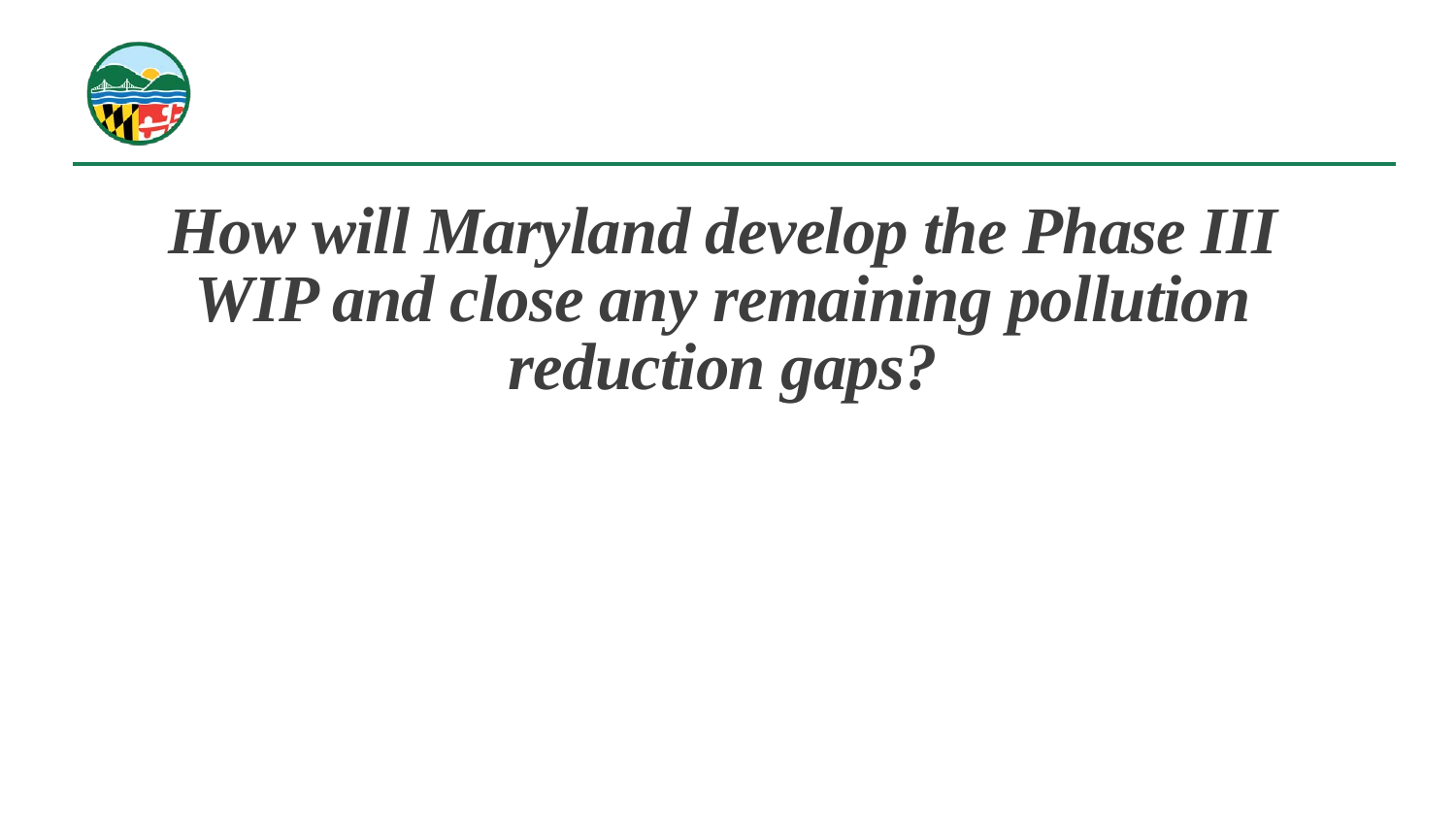Set Working Targets, Evaluate Current Strategies, Identify Challenges and Opportunities **Factor In** Energy and Opportunities **Factor In** 

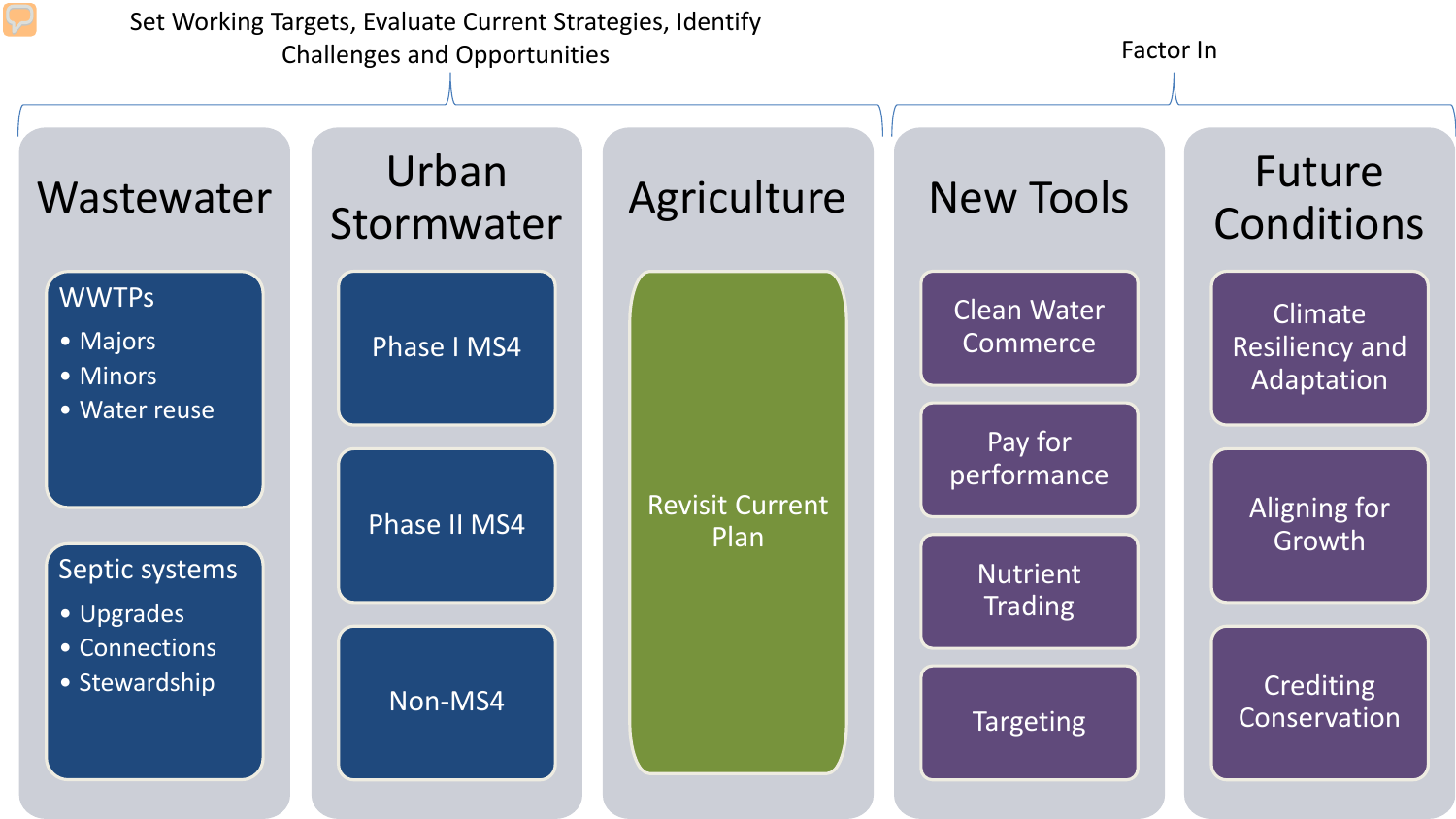

## Local Goals, Local Input & Local Benefits